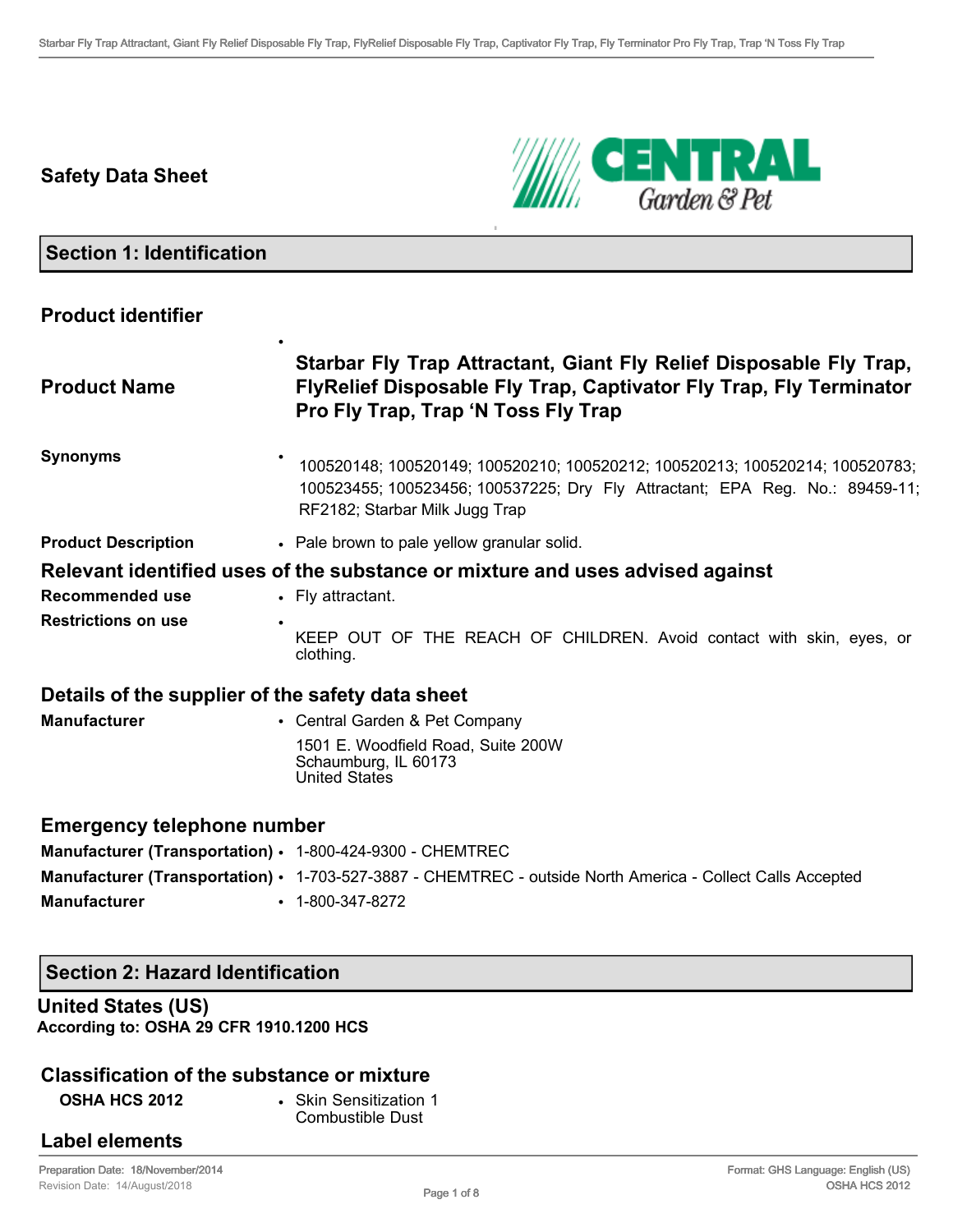| <b>OSHA HCS 2012</b>            | <b>WARNING</b>                                                                                                                                                                                                                            |
|---------------------------------|-------------------------------------------------------------------------------------------------------------------------------------------------------------------------------------------------------------------------------------------|
|                                 |                                                                                                                                                                                                                                           |
|                                 |                                                                                                                                                                                                                                           |
|                                 | Hazard statements • May cause an allergic skin reaction<br>May form combustible dust concentrations in air.                                                                                                                               |
| <b>Precautionary statements</b> |                                                                                                                                                                                                                                           |
|                                 | <b>Prevention</b> • Contaminated work clothing should not be allowed out of the workplace.<br>Avoid breathing dust, fume, gas, mist, vapors and/or spray.<br>Wear protective gloves.                                                      |
|                                 | Response • IF ON SKIN: Wash with plenty of soap and water.<br>If skin irritation or rash occurs: Get medical advice/attention.<br>Specific treatment, see supplemental first aid information.<br>Wash contaminated clothing before reuse. |
|                                 | <b>Storage/Disposal</b> • Dispose of content and/or container in accordance with local, regional, national, and/or<br>international regulations.                                                                                          |
| <b>Other hazards</b>            |                                                                                                                                                                                                                                           |
| <b>OSHA HCS 2012</b>            | Under United States Regulations (29 CFR 1910.1200 - Hazard Communication<br>Standard), this product is considered hazardous.                                                                                                              |

# **Section 3 - Composition/Information on Ingredients**

### **Substances**

• Material does not meet the criteria of a substance.

## **Mixtures**

| <b>Composition</b>        |                    |        |
|---------------------------|--------------------|--------|
| <b>Chemical Name</b>      | <b>Identifiers</b> | $\%$   |
| Z-9-Tricosene             | CAS:27519-02-4     | $1\%$  |
| Indole                    | CAS:120-72-9       | 0.2%   |
| Trimethylamine *          | CAS:593-81-7       | 0.6%   |
| Inedible Whole Egg Solids | CAS:51609-52-0     | 20.5%  |
| Sucrose                   | CAS: 57-50-1       | 52.28% |
| Other ingredients         | <b>NDA</b>         | 25.02% |

\* Generated from trimethylamine HCL 1.00%

## **Section 4: First-Aid Measures**

## **Description of first aid measures**

•

#### **Inhalation** •

IF INHALED: If breathing is difficult, remove person to fresh air and keep at rest in a position comfortable for breathing. Get medical attention if symptoms occur.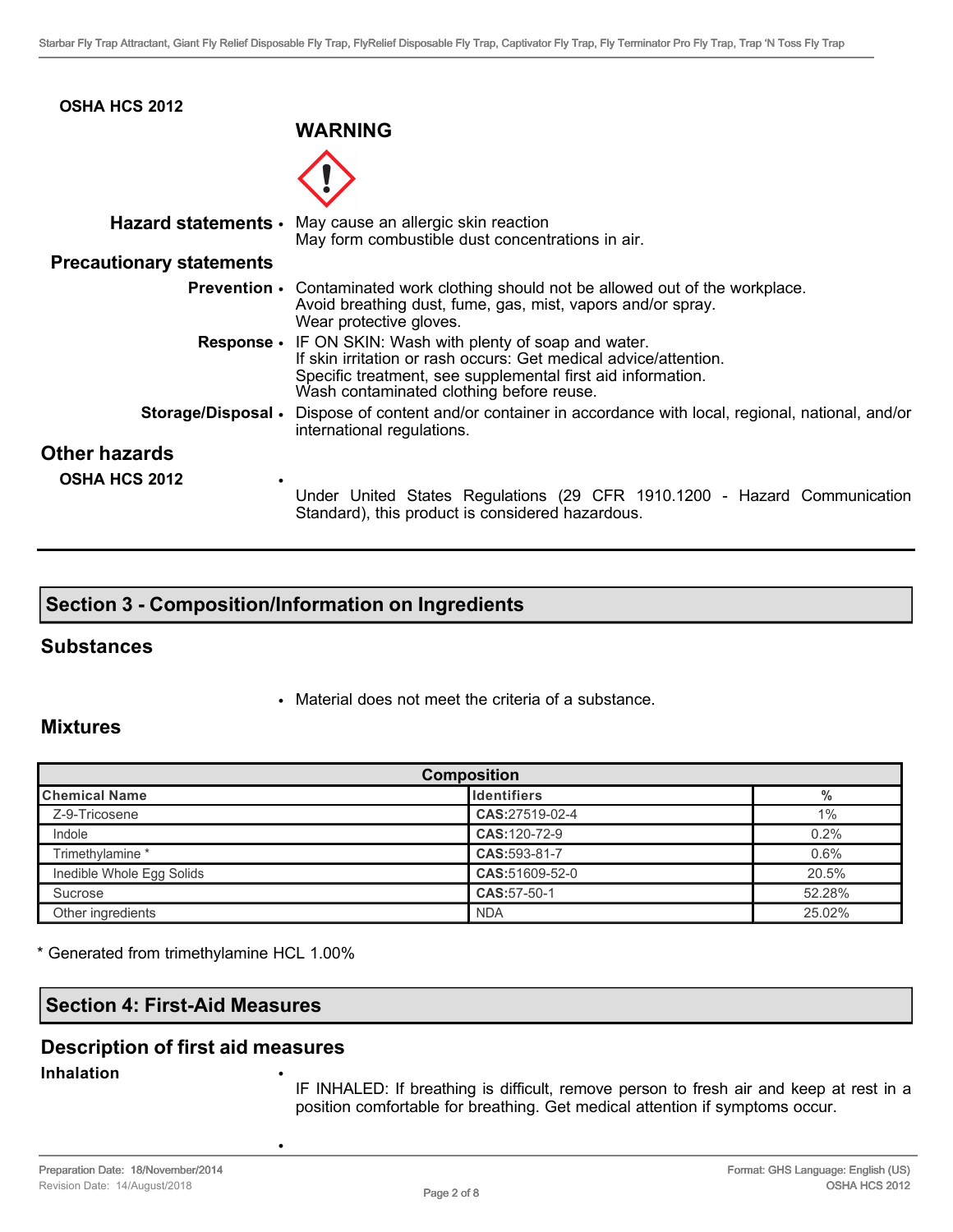| <b>Skin</b>            | IF ON SKIN: Take off contaminated clothing. Rinse skin immediately with plenty of<br>water for 15-20 minutes. Call a poison control center or doctor for treatment advice.                          |
|------------------------|-----------------------------------------------------------------------------------------------------------------------------------------------------------------------------------------------------|
| ٠<br>Eye               | IF IN EYES: Rinse cautiously with water for several minutes. Remove contact lenses,<br>if present and easy to do. Continue rinsing. Call a poison control center or doctor for<br>treatment advice. |
| $\bullet$<br>Ingestion | IF SWALLOWED: call a poison center or doctor if you feel unwell. Rinse mouth.                                                                                                                       |

## **Most important symptoms and effects, both acute and delayed**

•

May cause allergic skin reaction. Z-9-Tricosene is a skin sensitizer. Refer to Section 11 - Toxicological Information.

## **Indication of any immediate medical attention and special treatment needed**

**Notes to Physician** • Treat symptomatically and supportively.

**Other information**

• None specified.

## **Section 5: Fire-Fighting Measures**

### **Extinguishing media**

|                                                     | Suitable Extinguishing Media • Use water fog, foam, carbon dioxide, or dry chemical.                                                                                                                                                                                 |
|-----------------------------------------------------|----------------------------------------------------------------------------------------------------------------------------------------------------------------------------------------------------------------------------------------------------------------------|
| <b>Unsuitable Extinguishing</b><br>Media            | • Avoid heavy hose streams.                                                                                                                                                                                                                                          |
| <b>Firefighting Procedures</b>                      | • Do not breathe gas/fumes/vapor/spray.<br>As an immediate precautionary measure, isolate spill or leak area for at least 50<br>meters (150 feet) in all directions.<br>Move containers from fire area if you can do it without risk.<br>Eliminate ignition sources. |
|                                                     | Special hazards arising from the substance or mixture                                                                                                                                                                                                                |
| <b>Unusual Fire and Explosion</b><br><b>Hazards</b> | Avoid generating dust; fine dust dispersed in air in sufficient concentrations, and in the<br>presence of an ignition source is a potential dust explosion hazard.                                                                                                   |
| <b>Hazardous Combustion</b><br><b>Products</b>      | • Carbon monoxide and carbon dioxide.                                                                                                                                                                                                                                |

## **Advice for firefighters**

• Wear positive pressure self-contained breathing apparatus (SCBA).

## **Section 6 - Accidental Release Measures**

## **Personal precautions, protective equipment and emergency procedures**

| <b>Personal Precautions</b> | $\bullet$<br>Avoid contact with skin, eyes, and clothing. Keep all sources of ignition away and<br>avoid creating dusty conditions. Do not touch damaged containers or spilled material<br>unless wearing appropriate protective clothing. Ventilate enclosed areas. |
|-----------------------------|----------------------------------------------------------------------------------------------------------------------------------------------------------------------------------------------------------------------------------------------------------------------|
| <b>Emergency Procedures</b> | $\bullet$<br>Contain spill and monitor for excessive dust accumulation. ELIMINATE all ignition                                                                                                                                                                       |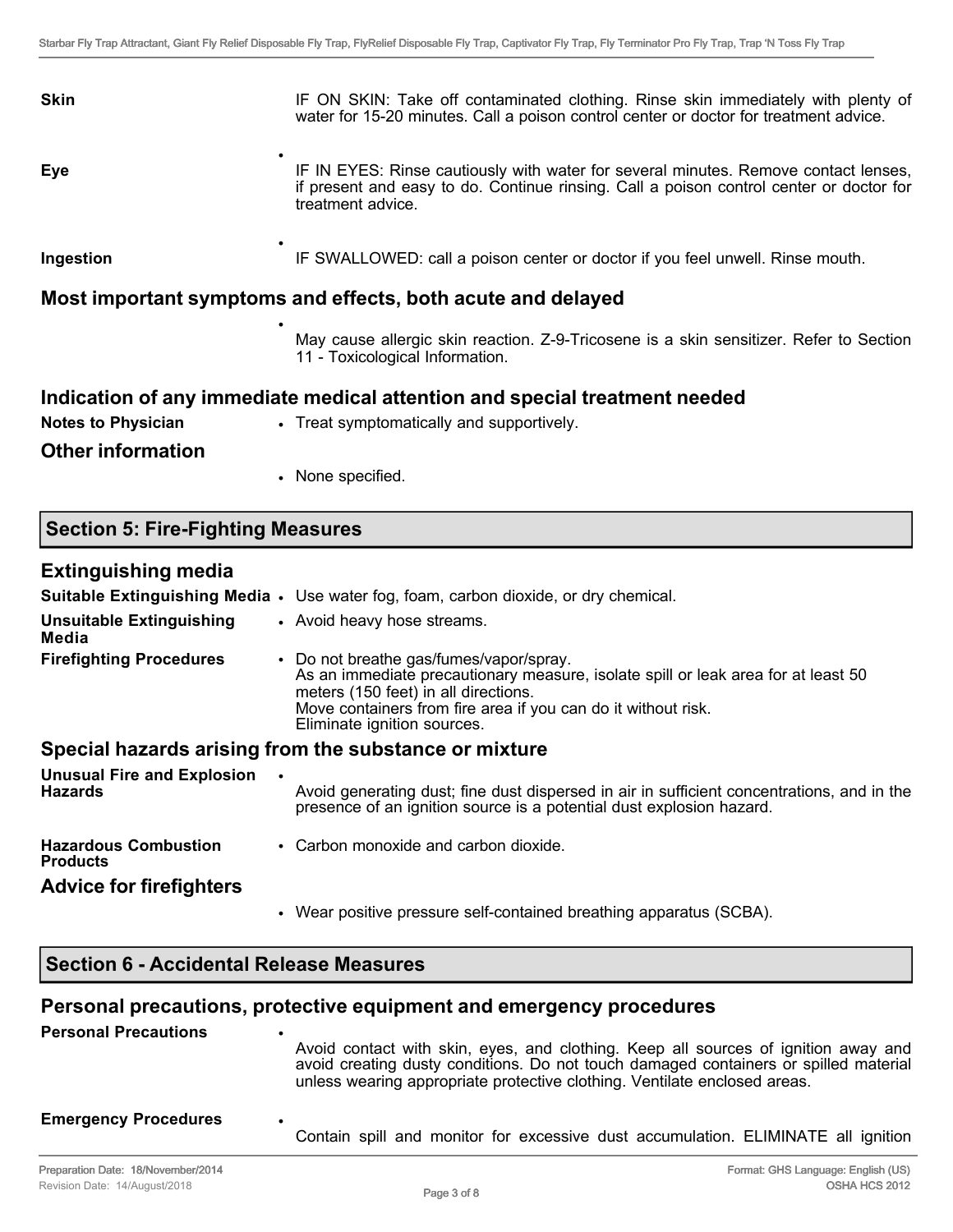sources (no smoking, flares, sparks or flames in immediate area). Keep unauthorized personnel away. Ventilate closed spaces before entering.

#### **Environmental precautions**

• No data available

## **Methods and material for containment and cleaning up**

| Containment/Clean-up<br><b>Measures</b> | • Avoid generating dust.<br>Carefully shovel or sweep up spilled material and place in suitable container.<br>Use appropriate Personal Protective Equipment (PPE).<br>Use clean nonsparking tools to collect material.<br>Dust Deposits should not be allowed to accumulate on surfaces, as these may form<br>an explosive mixture if they are released into the atmosphere in sufficient<br>concentration. |
|-----------------------------------------|-------------------------------------------------------------------------------------------------------------------------------------------------------------------------------------------------------------------------------------------------------------------------------------------------------------------------------------------------------------------------------------------------------------|
|                                         |                                                                                                                                                                                                                                                                                                                                                                                                             |

## **Section 7 - Handling and Storage**

## **Precautions for safe handling**

| <b>Handling</b><br>$\bullet$                                | Avoid contact with skin or eyes. Keep out of the reach of children. Read label before<br>use. Wash hands thoroughly with soap and water after handling. Avoid breathing dust.<br>Do not use in areas without adequate ventilation. Take precautionary measures<br>against static charges. |  |
|-------------------------------------------------------------|-------------------------------------------------------------------------------------------------------------------------------------------------------------------------------------------------------------------------------------------------------------------------------------------|--|
| <b>Storage</b>                                              | Conditions for safe storage, including any incompatibilities<br>Store away from heat or open flame. Keep this product in its original container when<br>not in use. Store in a cool, dry area that is inaccessible to children and pets.                                                  |  |
| <b>Incompatible Materials or</b><br><b>Ignition Sources</b> | • Heat, sparks, open flame. Oxidizing agents.                                                                                                                                                                                                                                             |  |

# **Section 8 - Exposure Controls/Personal Protection**

## **Control parameters**

**Exposure Limits/Guidelines** • No data available.

| <b>Exposure Limits/Guidelines</b> |           |                    |                                                                                                         |                           |
|-----------------------------------|-----------|--------------------|---------------------------------------------------------------------------------------------------------|---------------------------|
|                                   | lResult I | <b>ACGIH</b>       | <b>NIOSH</b>                                                                                            | OSHA                      |
| Sucrose<br>$(57-50-1)$            |           | ITWAs 10 mg/m3 TWA | 10 mg/m3 TWA (total dust); 5 mg/m3   15 mg/m3 TWA (total dust); 5 mg/m3<br><b>TWA</b> (respirable dust) | TWA (respirable fraction) |

### **Exposure controls**

| <b>Engineering</b><br><b>Measures/Controls</b> | • Not required.    |
|------------------------------------------------|--------------------|
| <b>Personal Protective Equipment</b>           |                    |
| <b>Pictograms</b>                              |                    |
| <b>Respiratory</b>                             | • Not required wit |

- th normal use.
- **Eye/Face** Not required with normal use.
- **Hands** Wear protective gloves.

If prolonged exposure is anticipated, it is recommended for handlers to wear

**Skin/Body** •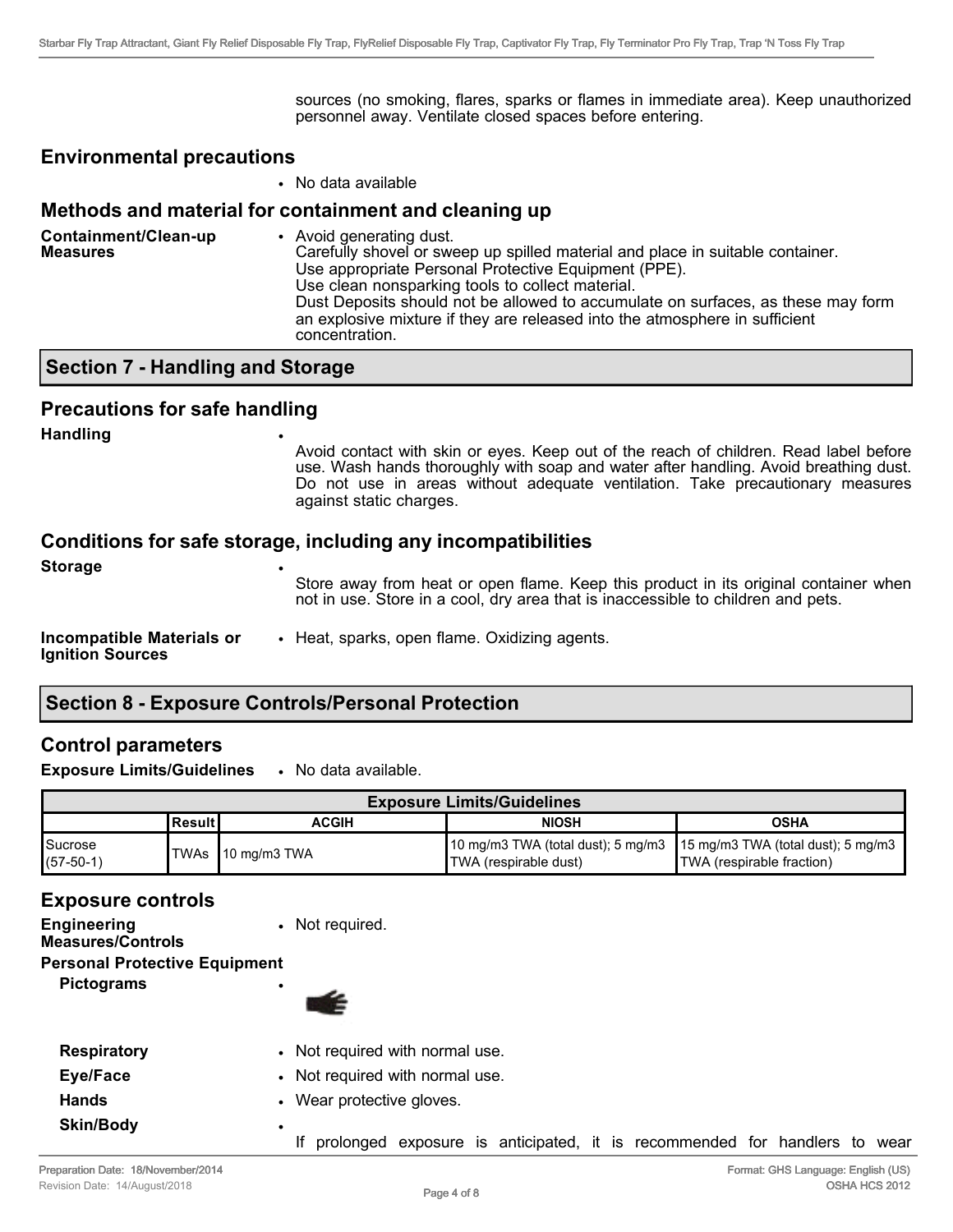appropriate clothing to prevent skin contact.

**General Industrial Hygiene Considerations Environmental Exposure Controls**

- Handle in accordance with good industrial hygiene and safety practice.
- No data available

## **Section 9 - Physical and Chemical Properties**

## **Information on Physical and Chemical Properties**

| <b>Material Description</b>         |                            |                              |                                              |
|-------------------------------------|----------------------------|------------------------------|----------------------------------------------|
| <b>Physical Form</b>                | Solid                      | Appearance/Description       | Pale brown to pale yellow granular<br>solid. |
| Color                               | Pale brown to pale yellow. | Odor                         | Fish-like                                    |
| <b>Particulate Size</b>             | 0.595 to 0.841 mm          | <b>Odor Threshold</b>        | No data available                            |
| <b>General Properties</b>           |                            |                              |                                              |
| <b>Boiling Point</b>                | No data available          | Melting Point/Freezing Point | No data available                            |
| <b>Decomposition Temperature</b>    | No data available          | pH                           | Not relevant                                 |
| Specific Gravity/Relative Density   | $0.77$ g/cc                | <b>Water Solubility</b>      | No data available                            |
| Viscosity                           | Not relevant               |                              |                                              |
| <b>Volatility</b>                   |                            |                              |                                              |
| Vapor Pressure                      | No data available          | <b>Vapor Density</b>         | No data available                            |
| <b>Evaporation Rate</b>             | No data available          |                              |                                              |
| Flammability                        |                            |                              |                                              |
| <b>Flash Point</b>                  | Not relevant               | UEL                          | No data available                            |
| LEL                                 | No data available          | Autoignition                 | No data available                            |
| Flammability (solid, gas)           | No data available          |                              |                                              |
| Environmental                       |                            |                              |                                              |
| Octanol/Water Partition coefficient | No data available          |                              |                                              |

## **Section 10: Stability and Reactivity**

•

## **Reactivity**

If material is released from water soluble pouch, powder is friable and can create small dust particles during any handling, processing, and transfer operations. This material can form explosive dust/air suspensions that are ignitable under some conditions.

### **Chemical stability**

• Stable under normal temperatures and pressures.

#### **Possibility of hazardous reactions**

• Hazardous polymerization will not occur. May form combustible dust concentrations in the air.

### **Conditions to avoid**

• Heat, sparks, open flame, other ignition sources, and oxidizing conditions.

### **Incompatible materials**

• Strong oxidizers.

## **Hazardous decomposition products**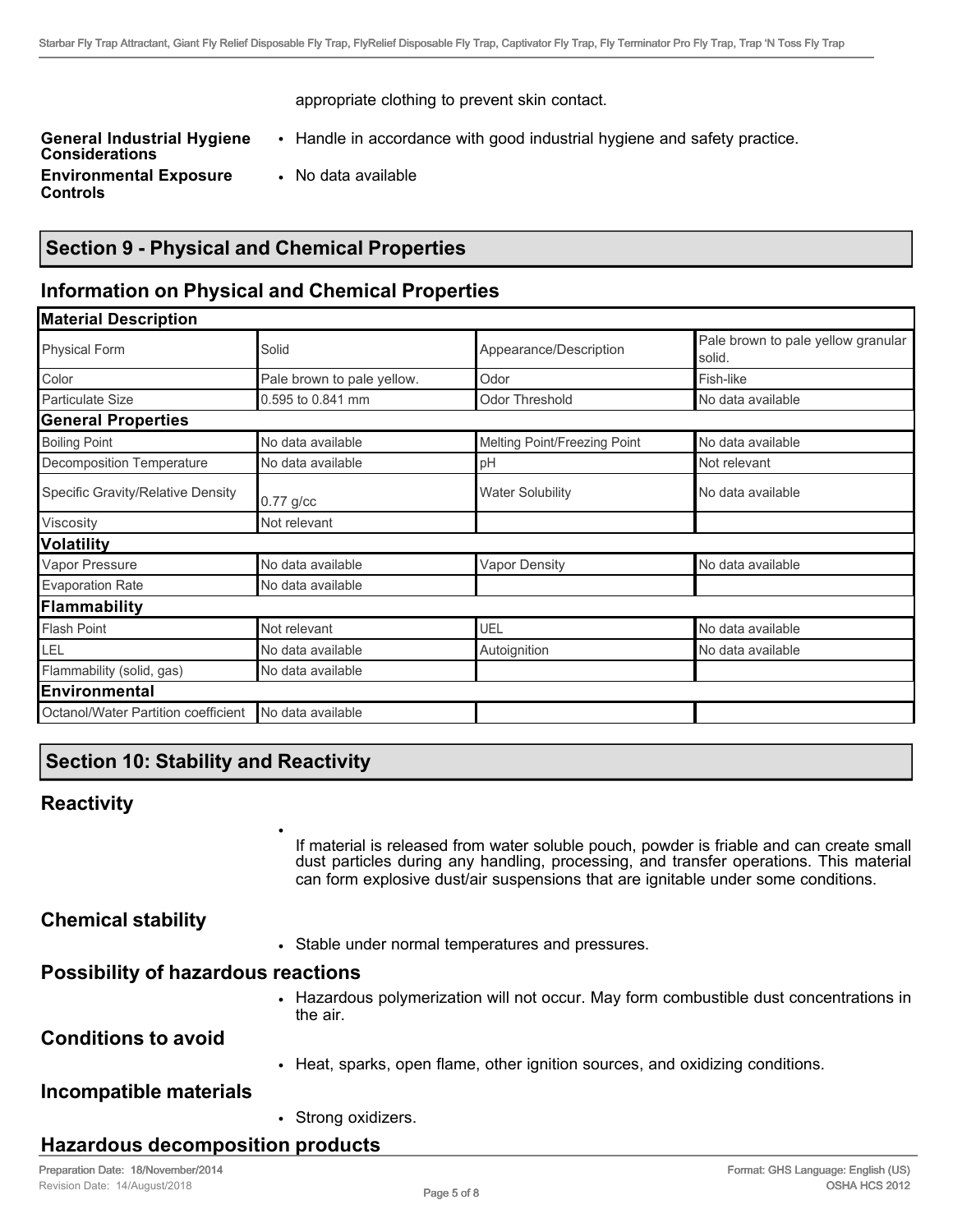• Thermal decomposition may produce oxides of carbon.

## **Section 11 - Toxicological Information**

## **Information on toxicological effects**

|                                                                                                                                                                                         | <b>CAS</b> |                                                                                                         |  |  |
|-----------------------------------------------------------------------------------------------------------------------------------------------------------------------------------------|------------|---------------------------------------------------------------------------------------------------------|--|--|
| Starbar Fly Trap Attractant, Giant Fly Relief Disposable Fly Trap, FlyRelief<br>Disposable Fly Trap, Captivator Fly Trap, Fly Terminator Pro Fly Trap, Trap 'N<br>INDA<br>Toss Fly Trap |            | Acute Toxicity: Ingestion/Oral-Rat LD50 .<br>-5000 mg/kg                                                |  |  |
| <b>Components</b>                                                                                                                                                                       |            |                                                                                                         |  |  |
| $ Z-9$ -Tricosene (1%)                                                                                                                                                                  | 27519-02-4 | <b>Acute Toxicity: Inhalation-Rat LC50 · &gt;5</b><br>g/m <sup>3</sup> ; Skin-Rabbit LD50 · >2000 mg/kg |  |  |

| <b>GHS Properties</b>            | <b>Classification</b>                                                                                                                                                                                          |
|----------------------------------|----------------------------------------------------------------------------------------------------------------------------------------------------------------------------------------------------------------|
| <b>Acute toxicity</b>            | <b>OSHA HCS 2012 •</b> Acute Toxicity - Dermal - Classification criteria not met; Acute<br>Toxicity - Inhalation - Classification criteria not met; Acute Toxicity - Oral -<br>Classification criteria not met |
| <b>Skin corrosion/Irritation</b> | <b>OSHA HCS 2012 • Classification criteria not met</b>                                                                                                                                                         |
| Serious eye damage/Irritation    | <b>OSHA HCS 2012 • Classification criteria not met</b>                                                                                                                                                         |
| <b>Skin sensitization</b>        | OSHA HCS 2012 . Skin Sensitizer 1                                                                                                                                                                              |
| <b>Respiratory sensitization</b> | <b>OSHA HCS 2012 • Classification criteria not met</b>                                                                                                                                                         |
| <b>Aspiration Hazard</b>         | <b>OSHA HCS 2012 • Classification criteria not met</b>                                                                                                                                                         |
| Carcinogenicity                  | <b>OSHA HCS 2012 • Classification criteria not met</b>                                                                                                                                                         |
| <b>Germ Cell Mutagenicity</b>    | OSHA HCS 2012 . Not classified - data lacking.                                                                                                                                                                 |
| <b>Toxicity for Reproduction</b> | <b>OSHA HCS 2012 • Classification criteria not met</b>                                                                                                                                                         |
| STOT-SE                          | <b>OSHA HCS 2012 • Classification criteria not met</b>                                                                                                                                                         |
| <b>STOT-RE</b>                   | <b>OSHA HCS 2012 • Classification criteria not met</b>                                                                                                                                                         |

#### **Potential Health Effects Inhalation**

#### **Skin**

**Chronic (Delayed)** • No data available

#### **Eye**

- 
- 

**Ingestion**

- **Acute (Immediate)** Under normal conditions of use, no health effects are expected.
- **Chronic (Delayed)** No data available
- **Acute (Immediate)** May cause an allergic reaction in individuals with a sensitivity to Z-9-Tricosene.
	-
- **Acute (Immediate)** Under normal conditions of use, no health effects are expected.
- **Chronic (Delayed)** No data available
- **Acute (Immediate)** Under normal conditions of use, no health effects are expected.
- **Chronic (Delayed)** No data available

# **Section 12 - Ecological Information**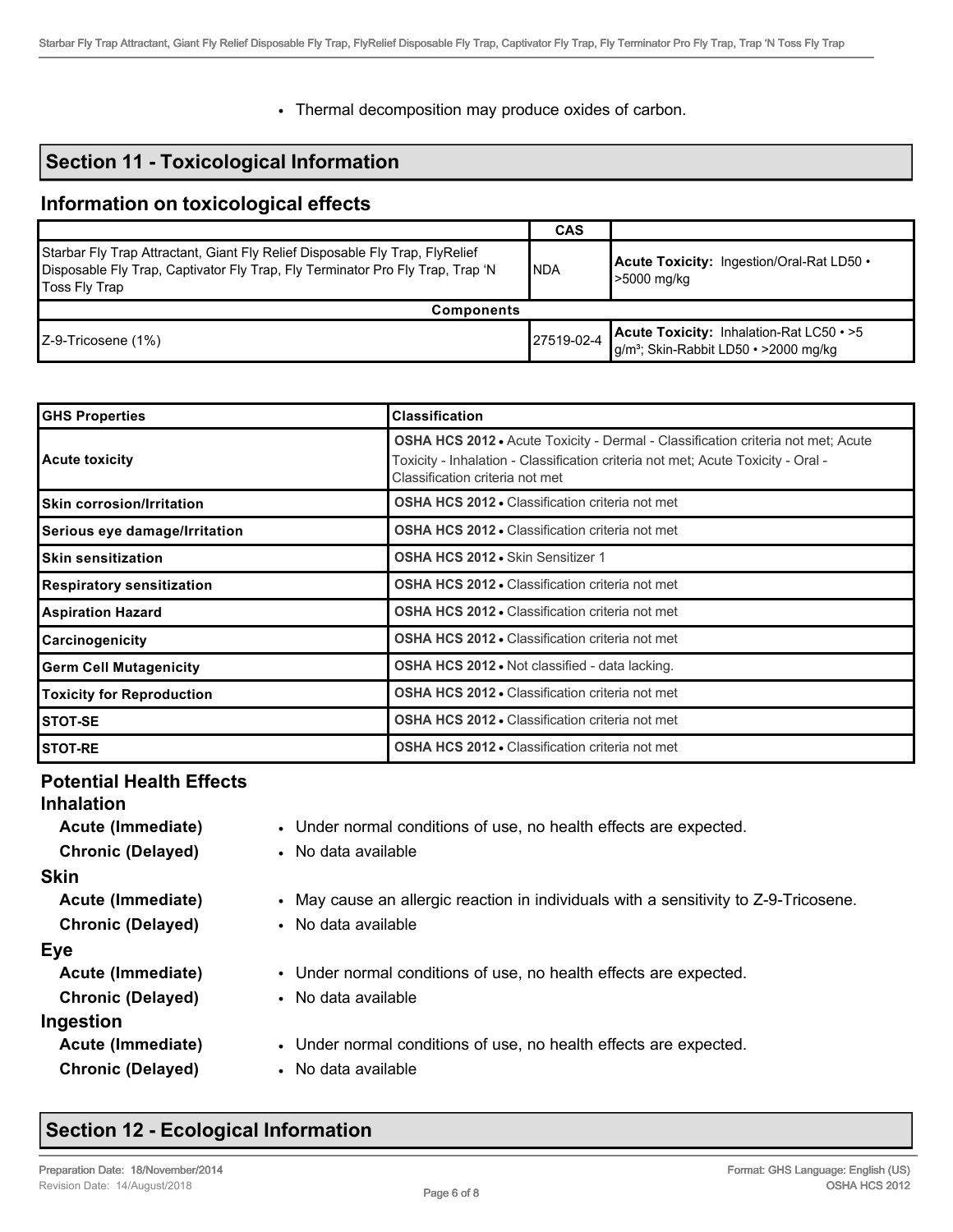# **Toxicity**

|                                                                                                                                                                                  | <b>CAS</b> |                                                                                                                                                                                                                                                                                                                                                                 |
|----------------------------------------------------------------------------------------------------------------------------------------------------------------------------------|------------|-----------------------------------------------------------------------------------------------------------------------------------------------------------------------------------------------------------------------------------------------------------------------------------------------------------------------------------------------------------------|
| Starbar Fly Trap Attractant, Giant Fly Relief Disposable Fly Trap, FlyRelief<br>Disposable Fly Trap, Captivator Fly Trap, Fly Terminator Pro Fly Trap, Trap<br>I'N Toss Fly Trap | INDA       | Aquatic Toxicity-Fish: 96 Hour(s) LC50 Carp >100<br>mq/L Comments: Acute<br>96 Hour(s) LC50 Rainbow trout >100 mg/L Comments:<br>Acute<br><b>Aquatic Toxicity-Crustacea: 48 Hour(s) LC50 Water</b><br>Flea >1000 mg/L Comments: Acute<br><b>Aquatic Toxicity-Algae and Other Aquatic Plant</b><br>$(s)$ : 0-72 Hour(s) ErC50 Algae >100 mg/L Comments:<br>Acute |
| <b>Components</b>                                                                                                                                                                |            |                                                                                                                                                                                                                                                                                                                                                                 |
| Z-9-Tricosene (1%)                                                                                                                                                               | 27519-02-4 | <b>Aquatic Toxicity-Fish: 96 Hour(s) LC50 Rainbow</b><br>Trout >1000 mg/L [Acute]<br> 96 Hour(s) LC50 Blue Gill >1000 mg/L [Acute]<br>Aquatic Toxicity-Crustacea: 48 Hour(s) LC50<br>Daphnia magna 1.08 mg/L [Acute]                                                                                                                                            |

# **Persistence and degradability**

|                                                  | No data available.   |
|--------------------------------------------------|----------------------|
| <b>Bioaccumulative potential</b>                 |                      |
|                                                  | No data available    |
| <b>Mobility in Soil</b>                          |                      |
|                                                  | No data available    |
| Other adverse effects                            |                      |
|                                                  | No data available.   |
| <b>Potential Environmental</b><br><b>Effects</b> | • No data available. |

# **Section 13 - Disposal Considerations**

### **Waste treatment methods**

**Product waste** • Dispose of content and/or container in accordance with local, regional, national, and/or international regulations.

**Packaging waste • Dispose of content and/or container in accordance with local, regional, national, and/or** international regulations.

# **Section 14 - Transport Information**

|                 | UN<br>number                    | <b>UN proper shipping</b><br>name | <b>Transport hazard class</b><br>(es) | Packing<br>group | <b>Environmental</b><br>hazards |
|-----------------|---------------------------------|-----------------------------------|---------------------------------------|------------------|---------------------------------|
| <b>DOT</b>      | Not Applicable                  | Not Regulated                     | Not Applicable                        | Not Applicable   | Not Applicable                  |
| <b>IMO/IMDG</b> | Not Applicable                  | Not Regulated                     | Not Applicable                        | Not Applicable   | Not Applicable                  |
|                 | <b>IATA/ICAO</b> Not Applicable | Not Regulated                     | Not Applicable                        | Not Applicable   | Not Applicable                  |

**Special precautions for user** • None specified.

• No data available

**Transport in bulk according to Annex II of MARPOL 73/78 and the IBC Code**